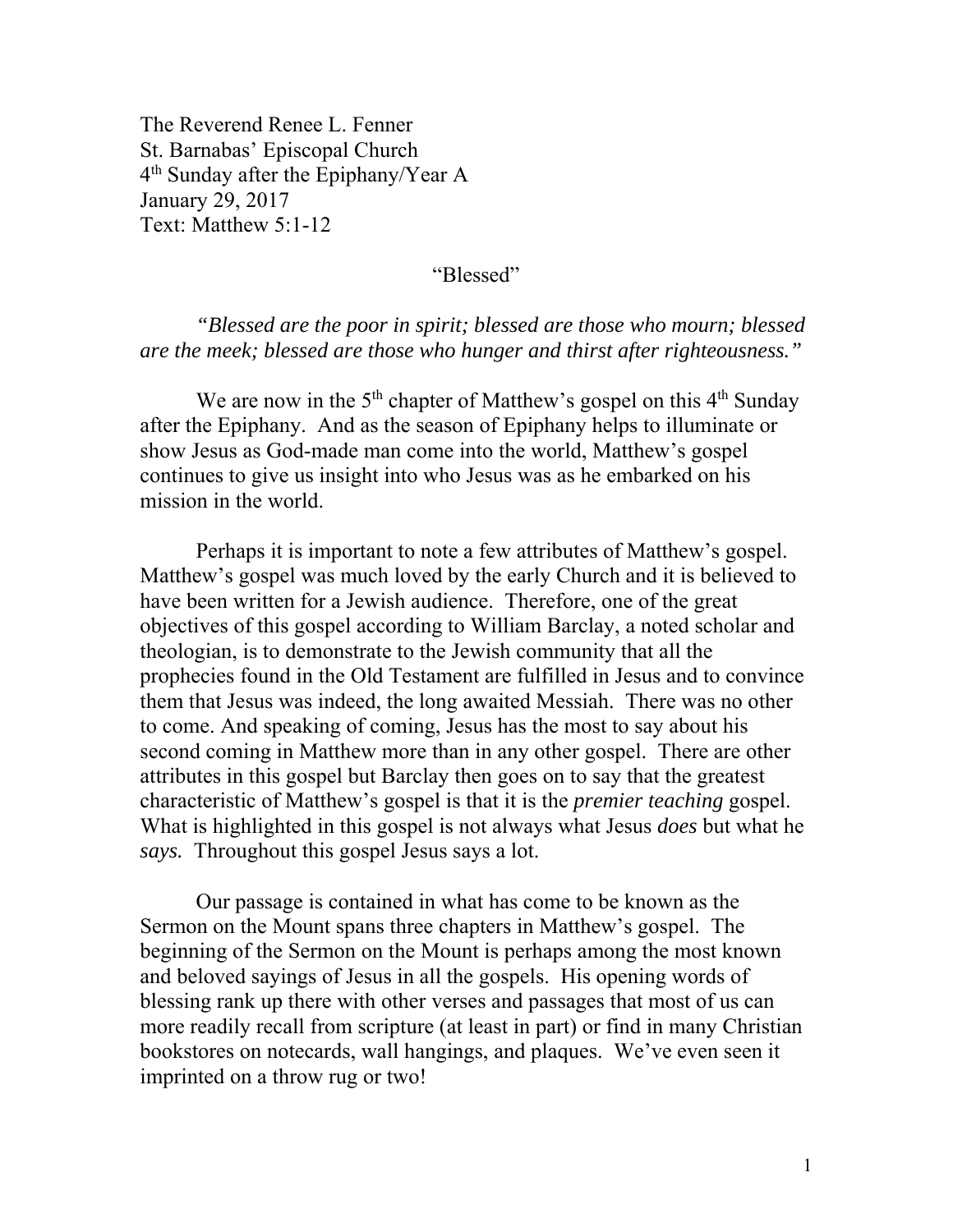Jesus has gone up the mountainside with his newly called disciples and the crowds that followed him. He sat down and began to teach. As Jesus began to speak his words certainly must have seemed odd to them.

*"Blessed are the poor in spirit."* Who in their right mind finds an emptiness in the pit of their stomach, their soul, pleasurable? When it takes every ounce of energy to put one foot in front of the other?

*"Blessed are those who mourn."* How can anyone find joy in the death of someone we loved or in the sudden loss of a friend? When we mourn the loss of a job or our own self-worth?

*"Blessed are the meek."* Seriously, meek sometimes equals weak, fearful, and timid-the kind of folks that get pushed around on playgrounds and attacked on social media these days.

Blessed are the hungry, the thirsty, the persecuted, and the reviled? Really, Jesus! What is there to be so happy about when you are hungering for something beyond you? When you are being beaten up physically, emotionally, spiritually when all you wanted to do was to stand up to the truth, come to someone's rescue even your own, when your reputation is being slung in the mud? *"Rejoice and be glad?"* Where is the joy, the happiness, the blessing in any of that?

Those who sat on the mountainside that day must have been puzzled by what Jesus was saying. But Jesus knew what he was doing. Jesus had come to turn everything they knew upside down. By offering them God's blessings in the context of their situations, God and God's kingdom had become both clearer and nearer and was indeed in their midst.

You and I, indeed, most Christians grew up hearing the words of the Beatitudes. We listen to their poetic beauty and at the same time we wonder how anyone can live them in a world such as ours. Success in our day does not equate with being poor or hungry or meek in any form or fashion. People who stick out their necks for what is right and those who speak out for the sake of peace and fairness and justice are often targeted as troublemakers or people who need to be shut up and shut down. No, we have a culture that teaches that we must be on top of our A-game and earn our award points no matter the cost. That there is nothing better for folks who seem to exist on the bottom rung with nothing to show for themselves.